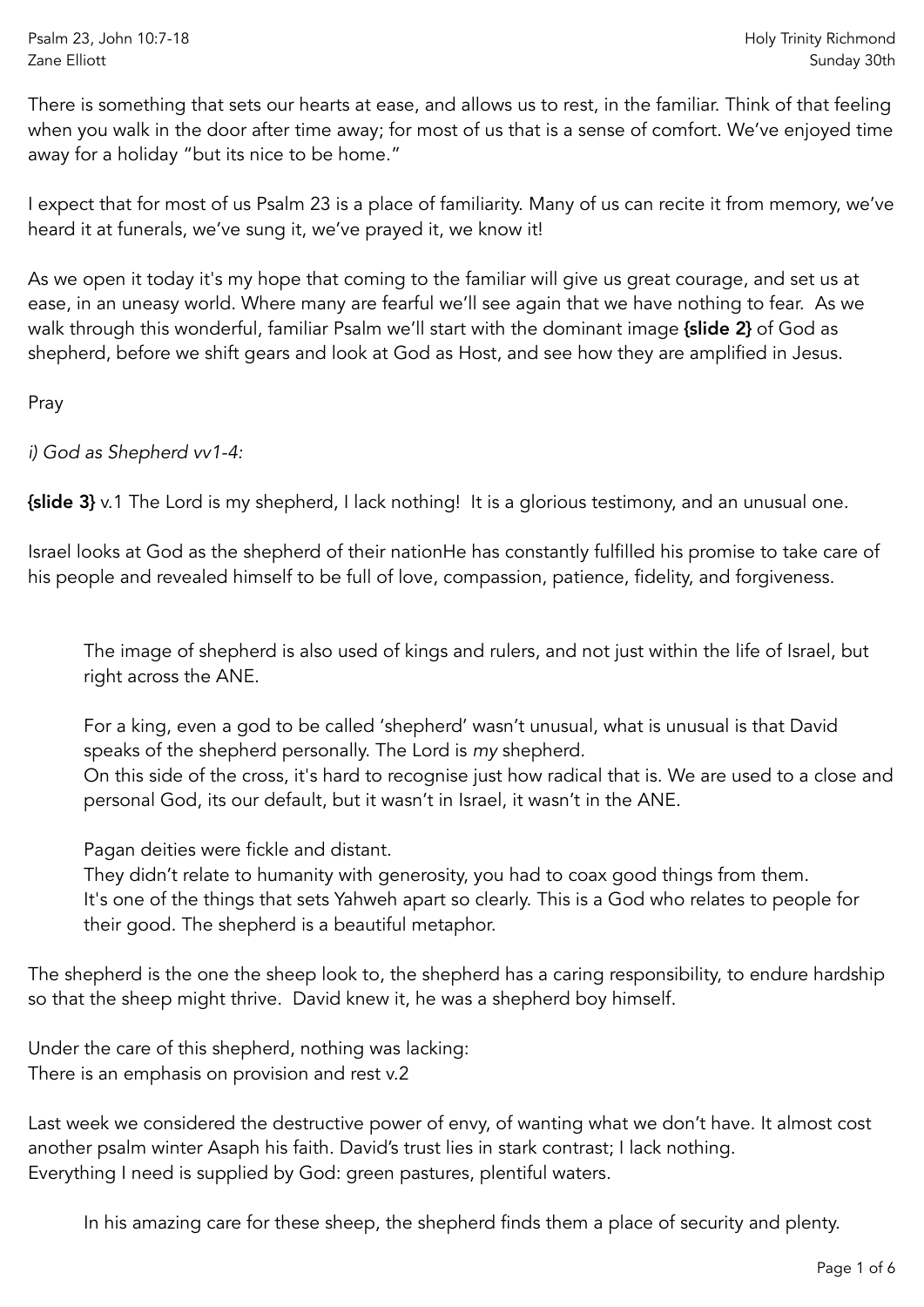In a world where sheep are moved from place to place in search of patches of pasture, or pools of water in rocky crags, how good is that image? How wonderful is the provision of God? In him what they need is provided - there is no need to strive, and strain, and struggle. No need to keep wandering restlessly from place to place. They can lie down and rest.

King Hammurabi of Babylon made the boast that he'd done that for his people"I have sought for them peaceful places.… I made the people of all settlements lie in safe pastures."[,1](#page-1-0)

David's God, our God goes further. He provides refreshment for the soul v.3, and guides along right paths.

<span id="page-1-1"></span>This isn't about leading to moral purity (although God does that, doesn't he? He's given us the Holy Spirit to guide and convict us when we stray for his way). This is a leading along a safe pathway. It's a demonstration of the competence of the shepherd. He can spot the best path, the path that is sure. God's faithfulness is reaffirmed for his name's sake: to show what he is like, to reinforce our trust in Him and who God claims to be.

He will lead us on right paths, he will absolutely do what he has promised, bees that's who he is. His path is solid and secure, that will be true even in the hardest, toughest, most difficult moments.

 Because of that we have nothing to fear. v.4 'I will fear no evil, for you are with me.'

Its a promise he has made time and time again, to be *with* his people:

{slide 4} To Jacob in Gen 28:15 ' I am with you and will watch over you wherever you go' {slide 5} To Jeremiah in Jer 1:8,19 'do not be afraid of them for I am with you and will rescue you' {slide 6} To the people of Judah Jer 15:20 - I will make you a wall to this people, a fortified wall of bronze; they will fight against you but will not overcome you, for I am with you to rescue and save you

{slide 7} To the exiles in Babylon Isa 41:10 'So do not fear, for I am with you; do not be dismayed, for I am your God.'

{slide 8} To the exiles returning from Babylon Hag 1:13 - 'I am with you,' declares the Lord.

It's a promise that gave strength to the early church, as they were harried and hunted, and scattered across the world.

In a time when Christians lived under the threat of prison and death they were encouraged by the promises retold in {slide 9} Matthew 28:20 Lam with you always, to the very end of the age. and {slide 10} Acts 18:10 'For I am with you, and no one is going to attack and harm you, because I have many people in this city.'

<span id="page-1-0"></span><sup>&</sup>lt;sup>[1](#page-1-1)</sup> Jacobson, R. A., & Tanner, B. (2014). Book One of the Psalter: Psalms 1–41. In E. J. Young, R. K. Harrison, & R. L. Hubbard Jr. (Eds.), The Book of Psalms (p. 241). William B. Eerdmans Publishing Company.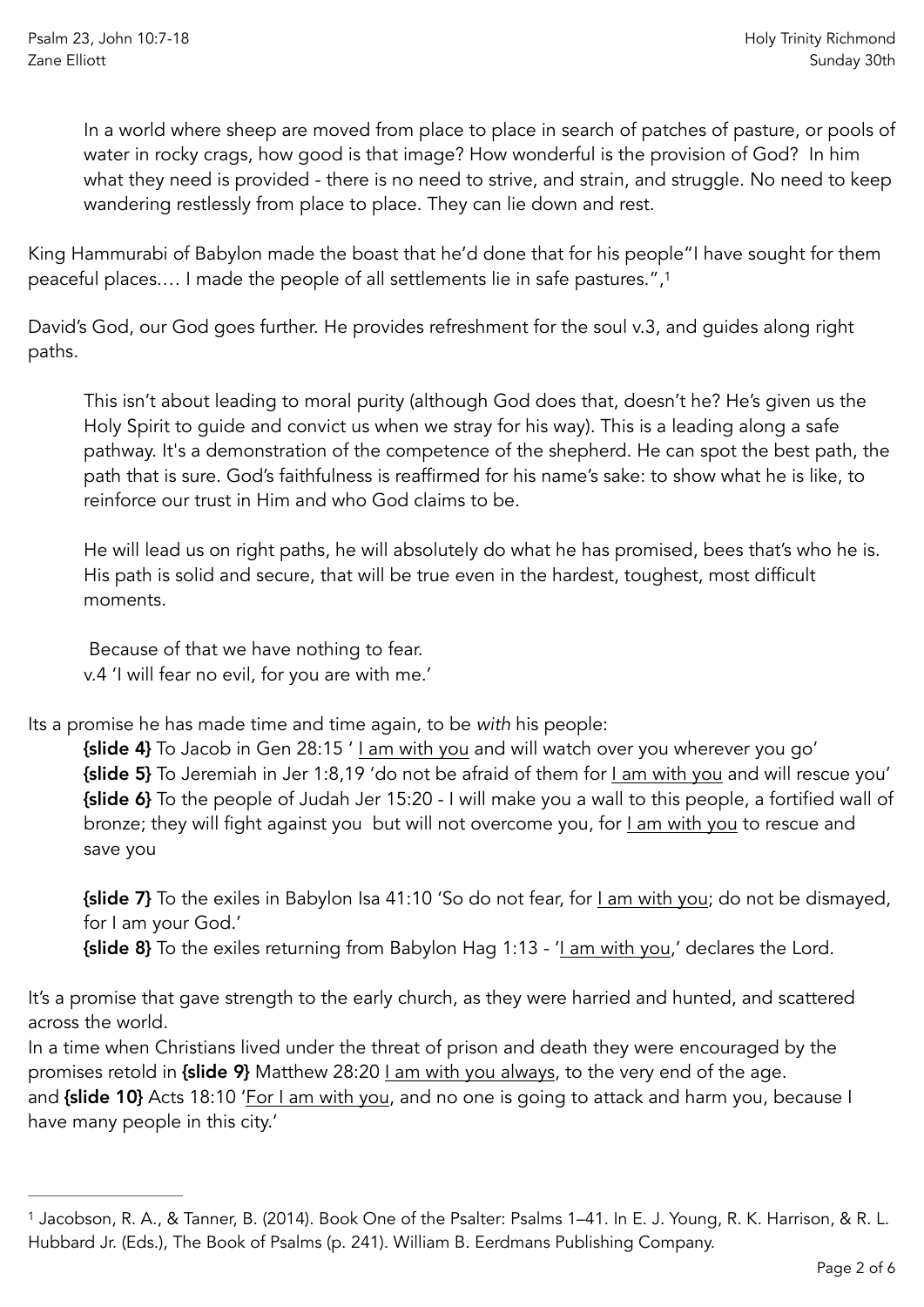There is nothing we need to fear, even in the darkest times, even over these past two years as we've lived with COVID-19 with omicron on the doorstep. {slide 11}

I hope that's a relief! We're often pretty good at seeing God with us in the good times. We attribute good fortune to God, we feel like he's pleased with us when we do well, or something just slots into place - a house sale, a job offer, a recovery from illness. Here we're reminded that God is no less with us in the dark times, in the hard moments.

We're tempted to feel like God's let go when it's tough and that is spiritually exhausting. We fall into patterns of religion, rather than a living faith. God is not only near us when things are good, he is with us, near us, guiding us when things are hard.

God is a wonderful shepherd, providing all we need, and walking near us when things are good and bad, he is also a host {slide 12}, inviting us into the most wonderful future with him.

ii) God as Host vv.5-6:

David looks to a glorious future, an amazing banquet, a never ending feast.

A table is prepared, and those people who are God's people are treated as honoured guests. As they enter, their heads are anointed, they have a special perfumed oil poured on them. The things to enjoy at that banquet are overflowing. God is giving his very best to his children.

At that banquet God will vindicate his people. The feast, the honouring, the giving good things, all happens in the presence of enemies. Of the ones who have rejected, and harmed and hurt, and scoffed and mocked. The proud and arrogant, the mean and abusive, the cruel and cold who have refused to have hearts shaped and changed by the Lord Jesus will see the satisfaction the meek and lowly, the rescued sheep enjoy.

In this picture, the psalmist draws comfort from knowing God's love and presence will be constant. They are absolute, they are eternal.

What a change from the experience of life, where David has been pursued by enemies, who has lived under dark shadows. His eternal future is God's provision, abundance, and never ending protection.

<span id="page-2-1"></span>God's loving care follows David through this life, and into eternity. 'The psalmist does not say that our cup will always be full or that our heads will always be anointed with oil, but we do have the promise that God's beneficence will be our lifelong companion.'[2](#page-2-0)

A promise which is made even bigger, magnified, {slide 13} amplified in the Lord Jesus.

iii) Both amplified in Jesus:

<span id="page-2-0"></span><sup>&</sup>lt;sup>[2](#page-2-1)</sup> VanGemeren, W. A. (2008). Psalms. In T. Longman III & D. E. Garland (Eds.), The Expositor's Bible Commentary: Psalms (Revised Edition) (Vol. 5, p. 256). Zondervan.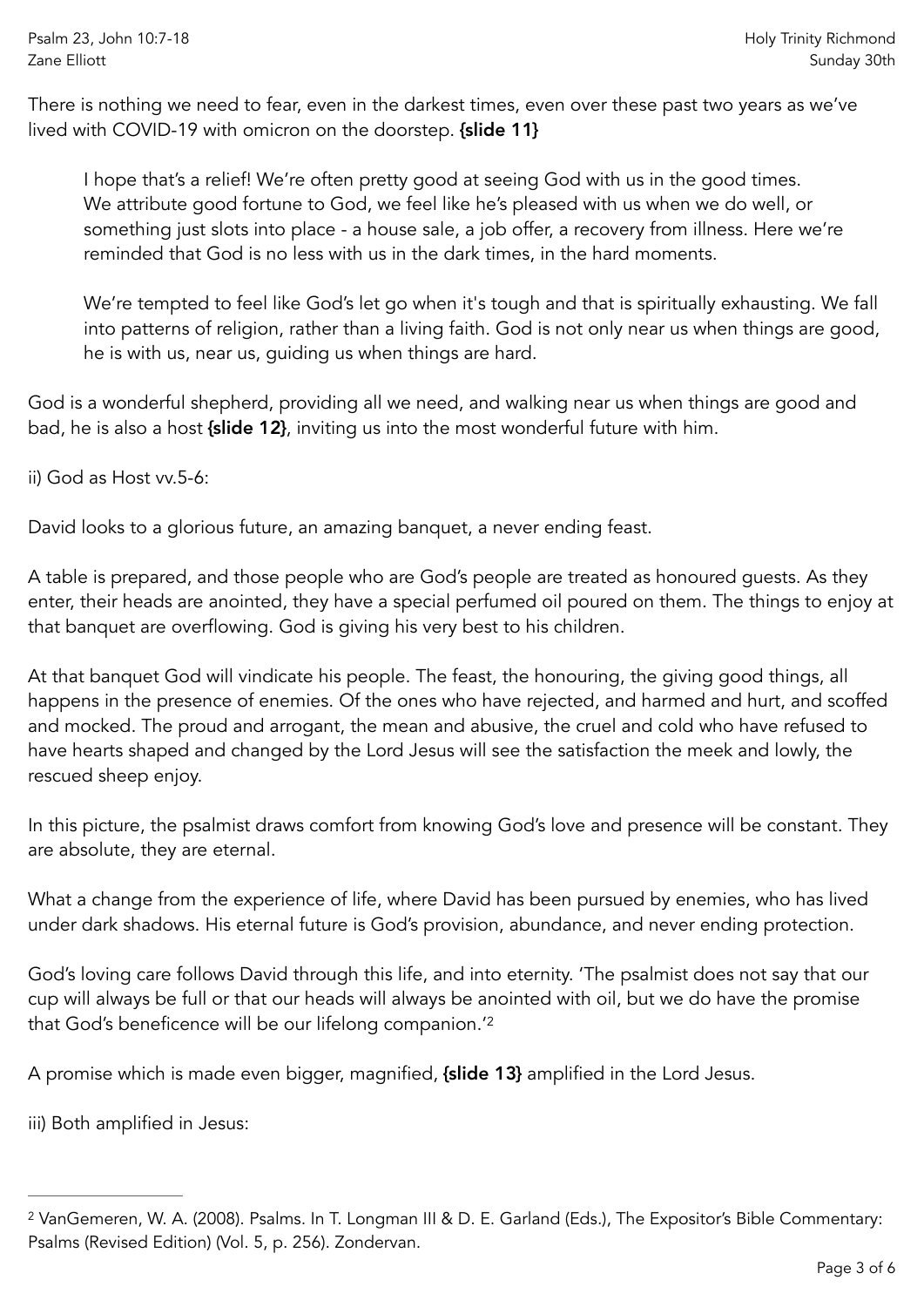a) Jesus amplifies God as 'Host.'

We've looked at God as host; and we don't see an explicit parallel in John 10. Jesus only calls himself a shepherd. I don't want to try and wrestle something into the text which isn't here - but if we are thinking about God as host, I think its worth considering the kind of work Jesus is doing as the gate to the sheep pen in vv.7-10

He is providing safety, and protection. Robbers and thieves have come to carry the sheep off, but Jesus makes them safe - he is a gate, whoever enters in through it will be saved v.9.

He is also hauling these sheep from different folds together v.16. He is working to unify and bring back together a new people who are faithful to God. There might be Romneys, Perendales, Texels and Drysdales all in the same flock in the Lord Jesus.

He is gathering together, to himself, a new community. It's this motley flock, with mixed abilities, and strengths, with weaknesses and flaws, that he is welcoming to the banquet. David envisaged a wonderful future with God for the people of Israel, that they would enjoy his gracious provision at the heavenly feast : In Jesus this hope is amplified. This shepherd will go even further than David had hoped.

The entry for this future isn't limited to Israel, it is more wonderful and encompassing than David had imagined. In the Lord Jesus any and all who come in by him, are welcomed and seated at the table of God. Any and all who put their trust in the death and resurrection of the Lord Jesus will dwell in the House of the Lord forever.

And it's that foundational truth, that truth which we believe which dispels fear.

God the Father, through the Lord Jesus is gathering people to himself. We know he's committed to it, we knows he's doing it - look at our church!

Different backgrounds, ethnicities, ages, styles, all gathered around the same Lord. It dispels the fear we face when we think about sharing he Good news, because we know good is bringing people to himself.

It's another truth which dispels fear, fear of rejection and exclusion. That's wonderful, life-giving news at a time where sharp dividing lines are drawn between people because of race, gender, faith, or even vaccination status.

In Jesus God is a host who is still welcoming people into the fold. He is the Good Shepherd (slide 14).

b) Jesus amplifies God as 'Shepherd'

What we've seen David proclaim is absolutely right, and true God was his shepherd and host. He had nothing to fear, because Yahweh was with him.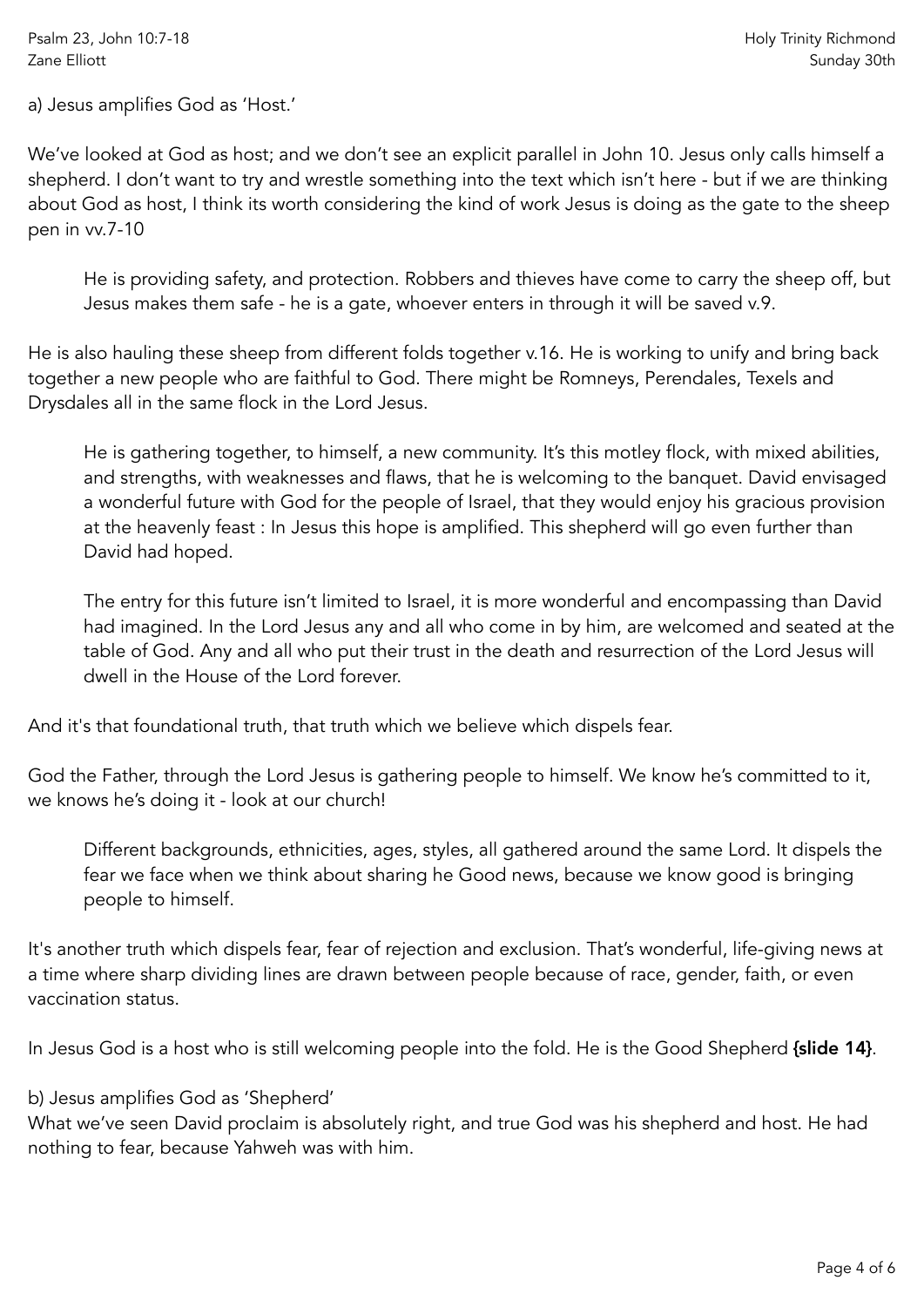David, who lived in a world of violence, where disease was fatal, life uncertain, had nothing to fear because God was with him. That trust, which casts out fear is amplified even more for those of us who put our trust in the Lord Jesus.

He's been getting a rough time from the Pharisees. This Jewish sect prided themselves as leaders on shepherding people on what they thought were right paths. They hedge the law, and fence it with rule upon rule, until keeping the rules has become so paramount that their religion is more important than their relationship with God.

They haven't been good shepherds. They have burdened the people of God, oppressing them with this religious form which they value so highly. Jesus likens them to hired hands, who care more for themselves than the sheep they are supposed to care for and protect. When danger comes they flee.

Jesus is completely different. Three times he shows just how different v.11,15,17 '"I lay down my life for the sheep."'

He doesn't harm or hurt, he doesn't flee when danger comes, he protects the sheep. He actually draws the danger to himself.

In 2010 Australian, *{slide 15 Corporal Daniel Keighran was on active duty in Afghanistan.* 

At 9.13am, his patrol walked along an aqueduct at the eastern edge of Derapet. Taliban insurgents opened fire with small arms and machine guns from several positions, including another aqueduct less than 100 metres away.

''With little regard for his own safety he deliberately and repeatedly drew intense enemy fire away from other members of his patrol,''''Despite the enemy bullets biting into the dirt at his feet, he returned fire, providing critical information about the insurgents' positions.'' He was awarded the Victoria Cross for ''The most conspicuous acts of gallantry and extreme devotion to duty in action in circumstances of great peril.''

Friends, that is what the Good Shepherd is like. {slide 16} With nails biting into his hands he drew enemy fire. By pouring out his blood on our behalf he provided the protection that saves. He said the price for sin, securing eternal rest, for all who enter in by him.

In the darkest valley, with death taking him in its icy grip, his trust in the promise of his heavenly father was absolute. He knows his father v.15. He gives his life for the sake of the sheep, trusting that the love his Father has for him will be sufficient, even in the face of death. He lays down his life for the sheep, he isn't just a good shepherd, he is the Greatest Shepherd. Where else can we put our trust? {slide 17}

This wonderful familiar Psalm is such a gift to us in a time of great uncertainty in our world, were fear is palpable because at its heart in its original context, and amplified in the Lord Jesus, we can see that there is nothing for the the believer to fear.